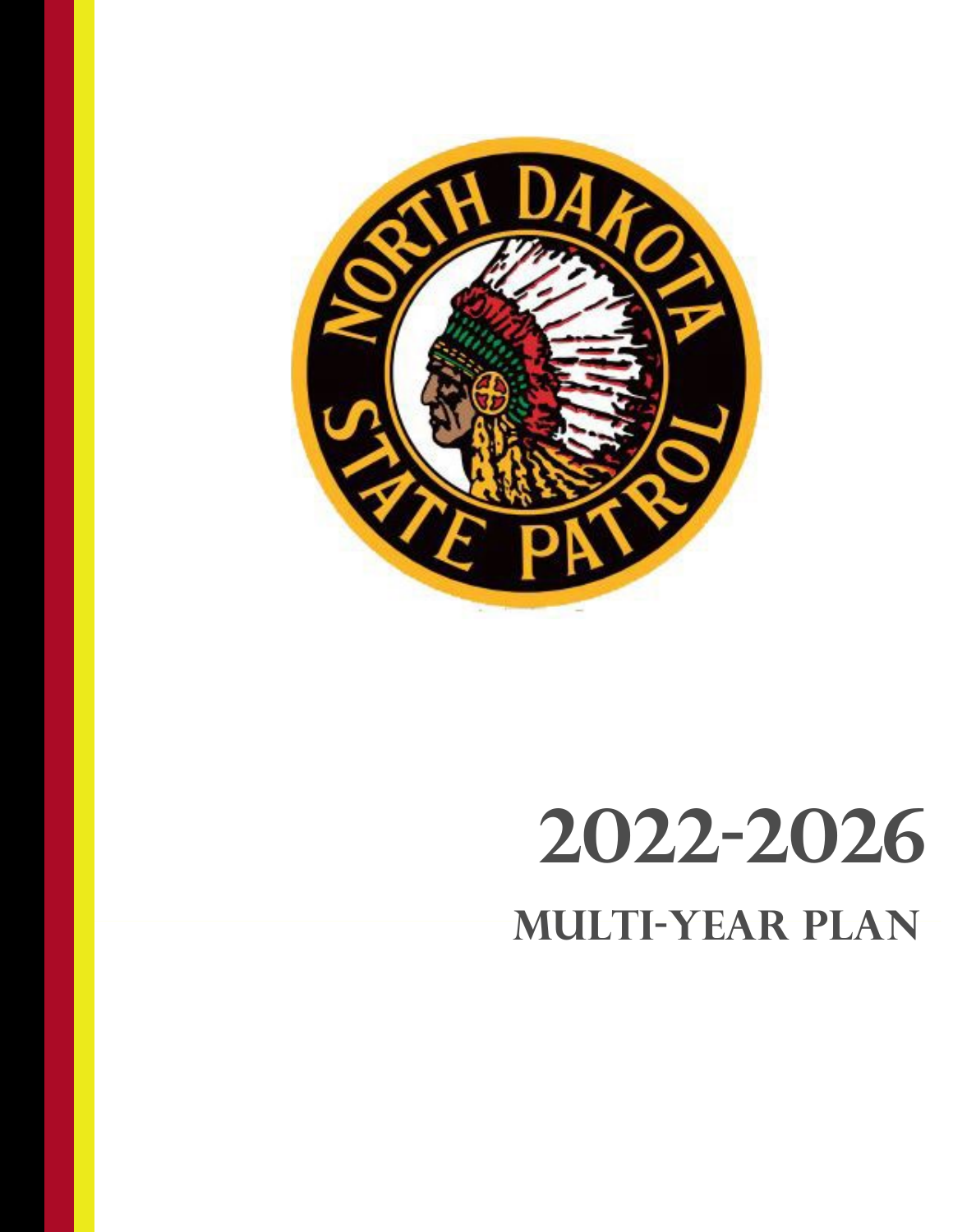# **Mission**, **Vision**, **Values**

## **Mission**

The mission of the North Dakota Highway Patrol is to make a difference every day by providing high quality law enforcement services to keep North Dakota safe and secure.

# **Vision**

Public safety through quality service.

#### **Values**

- *Loyalty***:** We will show allegiance to ourselves, our department, the state of North Dakota, our community, and to those who came before us and sacrificed so much to ensure the safety of our citizens.
- *Integrity***:** We are honest, responsible, and ethical. Citizens place the highest trust in the NDHP. Each member must recognize that they are held to a higher standard of accountability than the public. We must always be mindful to never violate the public trust. Our conduct, both on and off duty, must be beyond reproach.
- *Commitment***:** To fulfill the vision of the NDHP each employee must deliberately carry out their duties and responsibilities to the best of their abilities.
- *Respect***:** Because we are a diverse culture, we value each other and all members of our community regardless of age, race, gender, appearance, individual beliefs or lifestyles. We will always show understanding, respect, and appreciation for our similarities and differences.
- *Professionalism***:** To be considered professional we must conform to the technical and ethical standards of our profession. Because we are highly trained and dedicated, we are capable of handling the daily demands of law enforcement and devoting our full energy and talents to the department's vision.
- *Accountability***:** Employees at all levels and ranks must accept responsibility for their actions both in their personal life and in their professional life.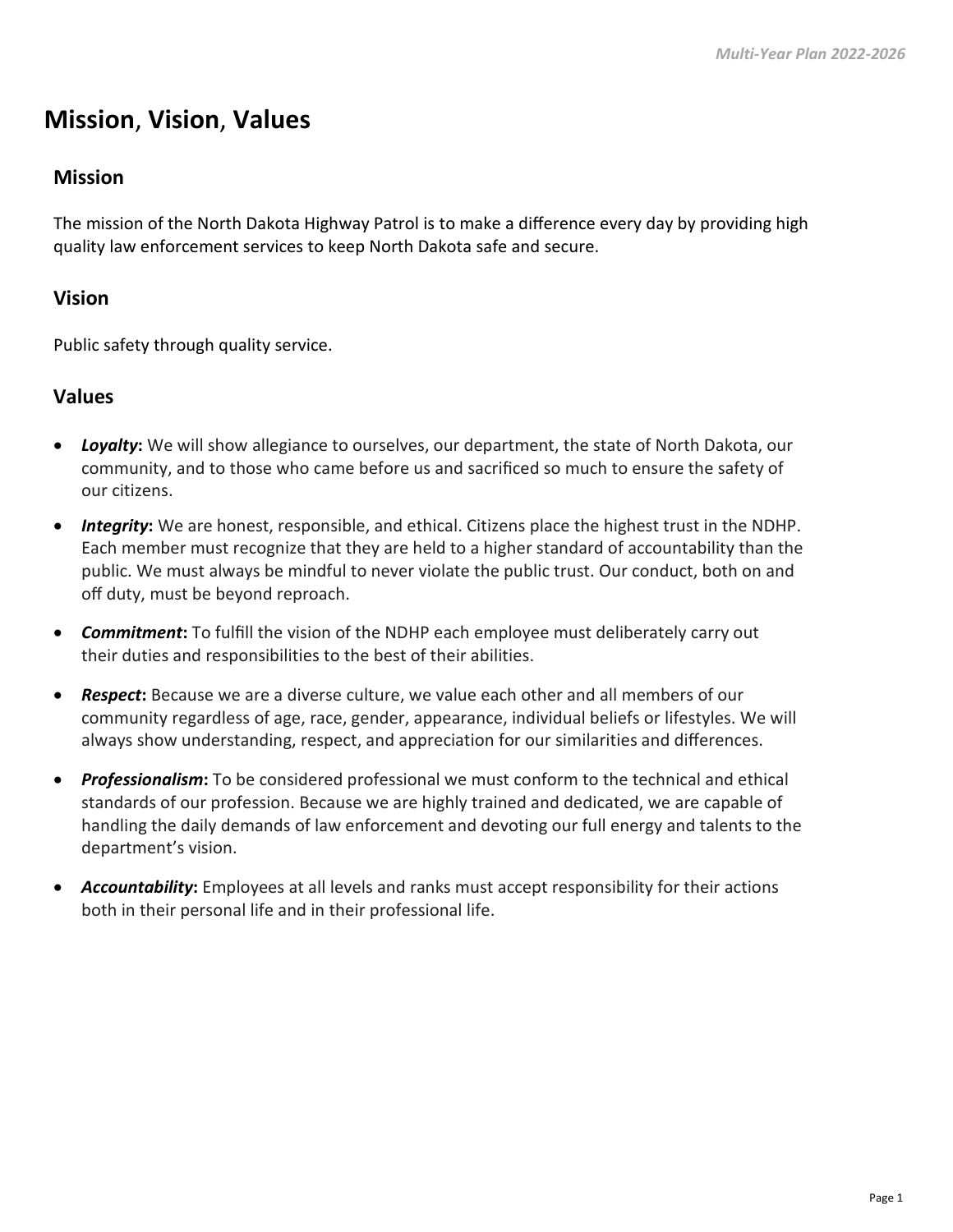# **Agency Overview**



Field operations consists of four regions, motor carrier operations, and the criminal interdiction team. Administration consists of the Law Enforcement Training Academy (LETA), human resources, planning, property, procurement, records, support, finance, capitol security, dignitary protection, homeland security, crash assistance, and safety and education.

There are 193 authorized positions: 159 sworn officers and 34 civilian employees.

The NDHP enforces laws governing criminal, traffic, and size and weight offenses in North Dakota.

Primary responsibilities include:

- Improving traffic safety through enforcement and education
- Investigating vehiclecrashes
- Promoting safe driving practices
- Providing emergency law enforcement services
- Administering a federal commercial motor vehicle (CMV) safety program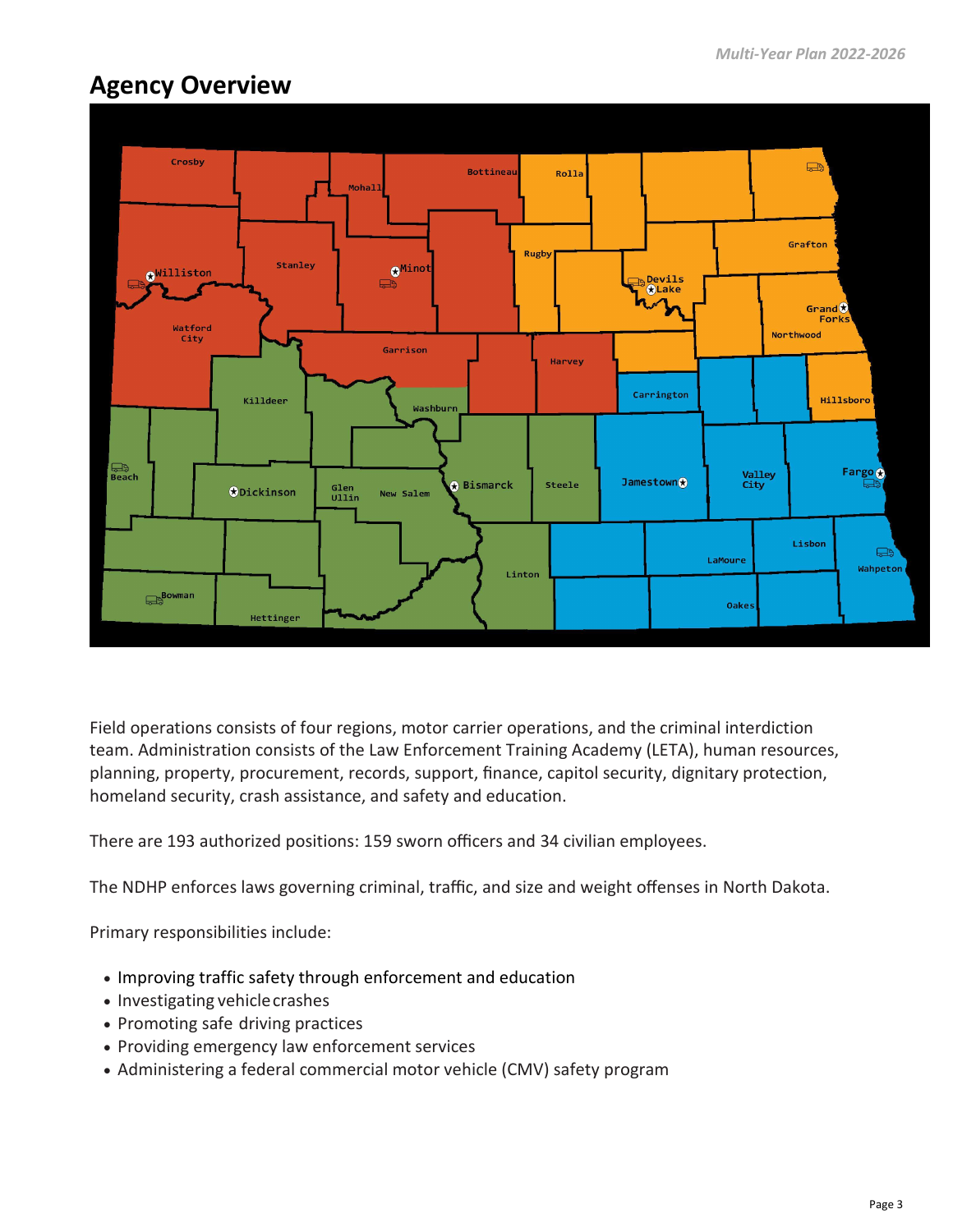The NDHP has full police jurisdiction on state-owned and leased property such as the capitol grounds. The NDHP provides security and protection for the governor of North Dakota, the governor's immediate family, elected government officials, the legislative assembly while in session, and the North Dakota Supreme Court.

The LETA is located in Bismarck and provides basic and advanced training for local, state, tribal, and federal peace officers. Certifications and courses offered at the LETA must meet requirements established by the North Dakota Peace Officer Standards and Training (POST) Board.

The NDHP has the following special programs to enhance public safety and community outreach:

- Emergency Response Team (ERT): Team members specialize in search and rescue, riot and crowd control, dignitary protection and security, emergency assistance with disturbances, and natural disaster response.
- Crash Reconstruction Team (CRT): Team members specialize in forensic mapping of crash scenes, preservation and analysis of critical evidence, expert testimony, crime scene reconstruction, trajectory analysis, small unmanned aircraft system (sUAS) scene analysis, computer generated scale diagramming, and 3D modeling.
- Cultural Liaison Officer (CLO): The CLO program was created to enhance culturally diverse relationships and focus on immediate needs and concerns such as missing persons, jurisdictional complexities, requests for cross-agency collaboration, cultural awareness training, recruitment, and youth engagement, and recruitment. The goal is to build trust and develop empathy to allow for effective, meaningful dialogue among diverse communities while addressing unique issues and enhancing citizen safety.
- Honor Guard: Team members are specially trained in honor guard duties and protocols and represent the NDHP at events such as law enforcement funerals, memorials, and other authorized functions. Members must maintain impeccable appearance of uniforms and equipment and be available for short-notice activations.
- Canine Program: A specially trained narcotic detector canine or man-trailing canine is paired with a designated handler, and each team trains and works in their respective specialty. The canine teams are stationed at various locations throughout the state and are ready to respond whenever called.
- Aircraft: One fixed-wing airplane is equipped with infrared equipment to assist law enforcement agencies with search and rescue efforts and the apprehension of fleeing suspects. sUAS resources are available for statewide deployment to assist with localized search and rescue efforts.
- Criminal Interdiction Team: Officers assigned to this team focus their efforts on intercepting contraband and enforcing other types of criminal activity occurring on North Dakota roadways.
- Crash Assistance Program: Team members provide services after a traumatic event involving serious body injury or death, bridging the gap between the NDHP and crash/crime victims and their families and other agencies, courts, or personnel.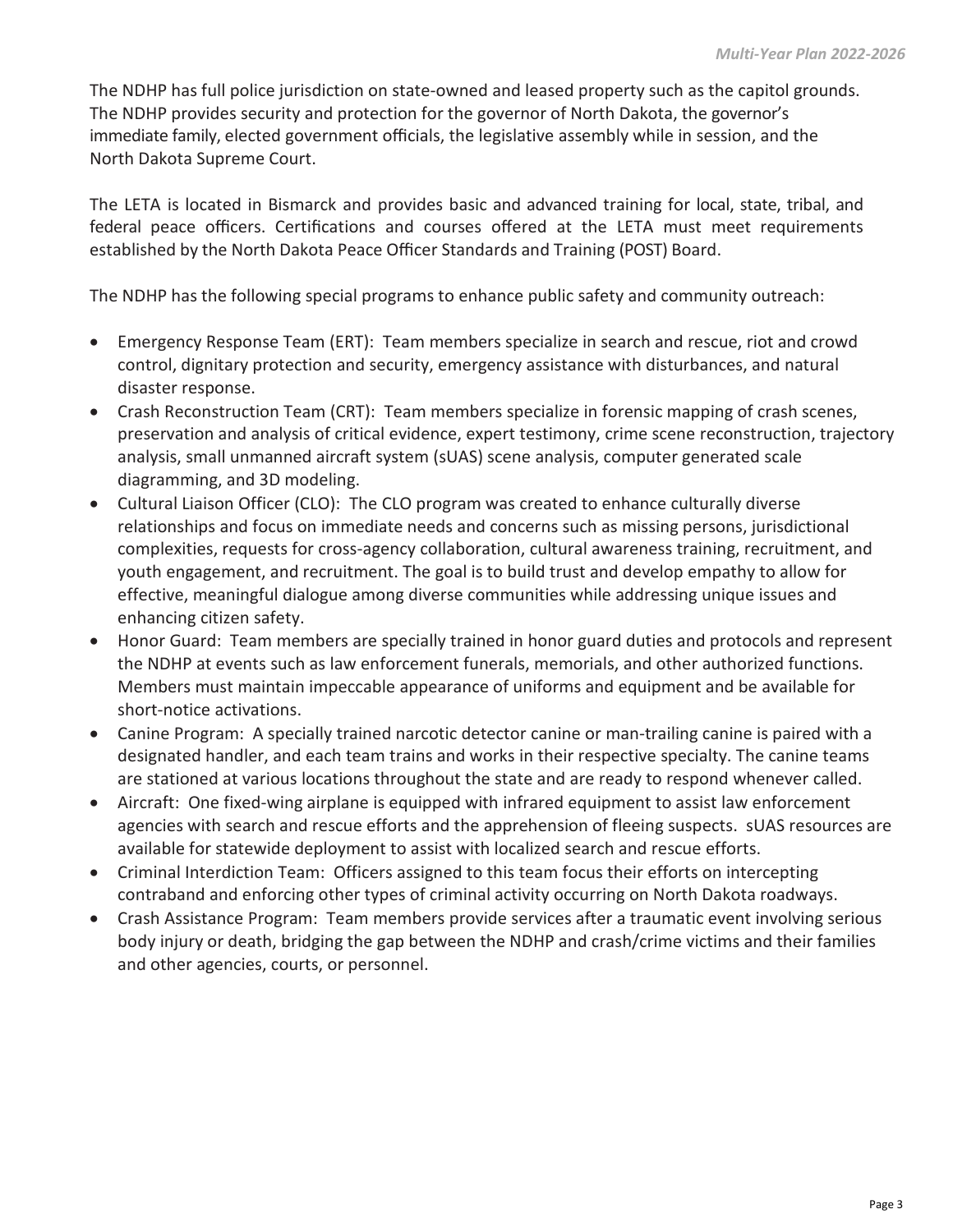# **Environmental Assessment**

North Dakota has the highest number of road miles per capita in the nation with 106,978 miles of roadway. This equates to approximately 142 miles for every 1,000 people or 884 miles for every road patrol trooper. State and federal highways cover 7,414 miles which is about 61 miles of roadway for every road patrol trooper. The NDHP proactively works to decrease the traffic fatality rate in North Dakota with the ultimate goal of zero fatalities.

While the state's population and the number of licensed drivers and registered vehicles continue to trend upward, the number of authorized trooper positions has decreased from a high of 172 to 159.

The state's population increased 3.5% from 2014 to 2020. The northwest region saw the largest population increase of 3.1%. As state population grows, so do the demands placed on the NDHP. It is challenging to provide adequate coverage on both rural and urban roadways due to the state's size of 70,762 square miles. The NDHP analyzes resources annually to maintain adequate coverage statewide.



## North Dakota Population 2014-2020

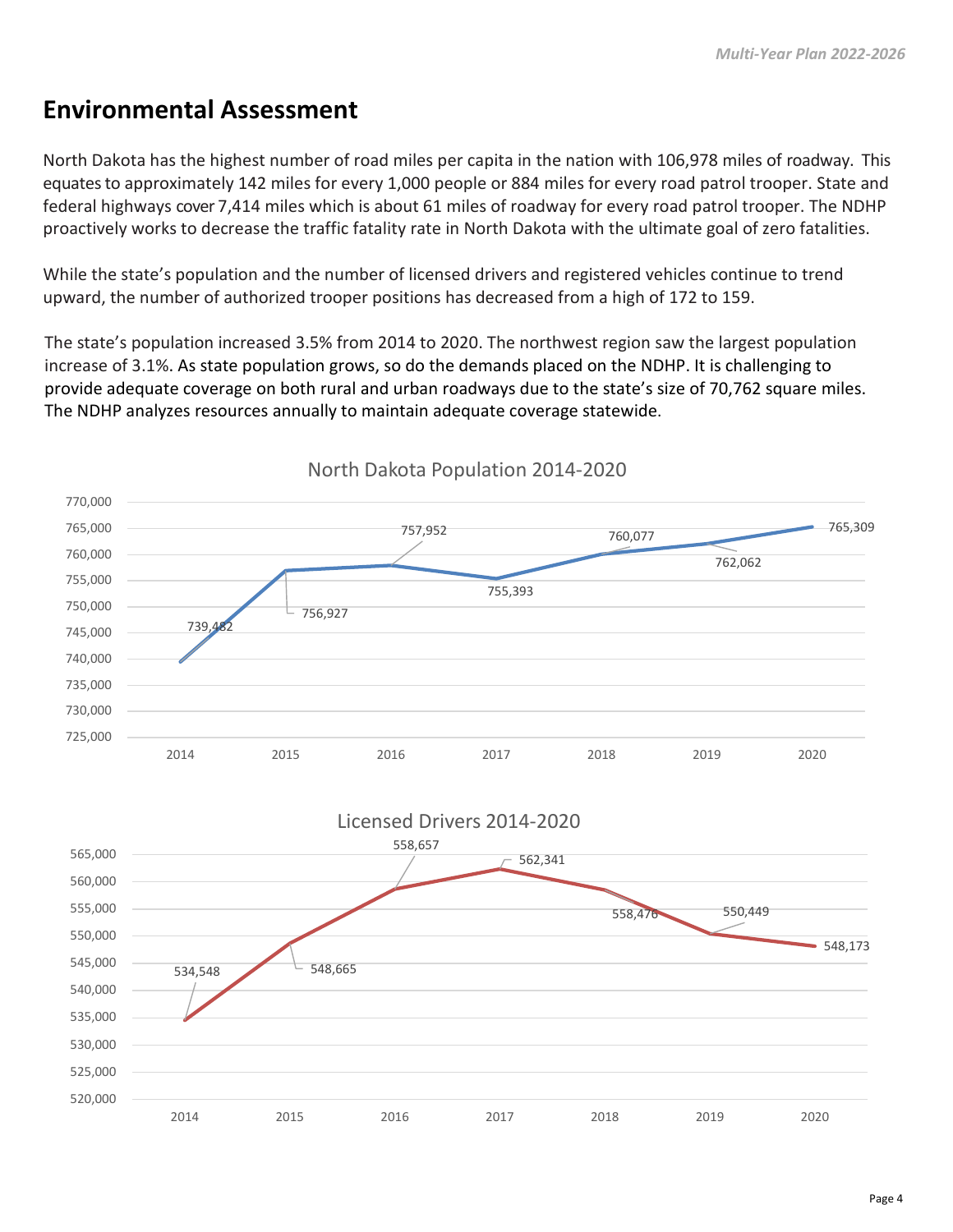

# Registered Vehicles 2014-2020

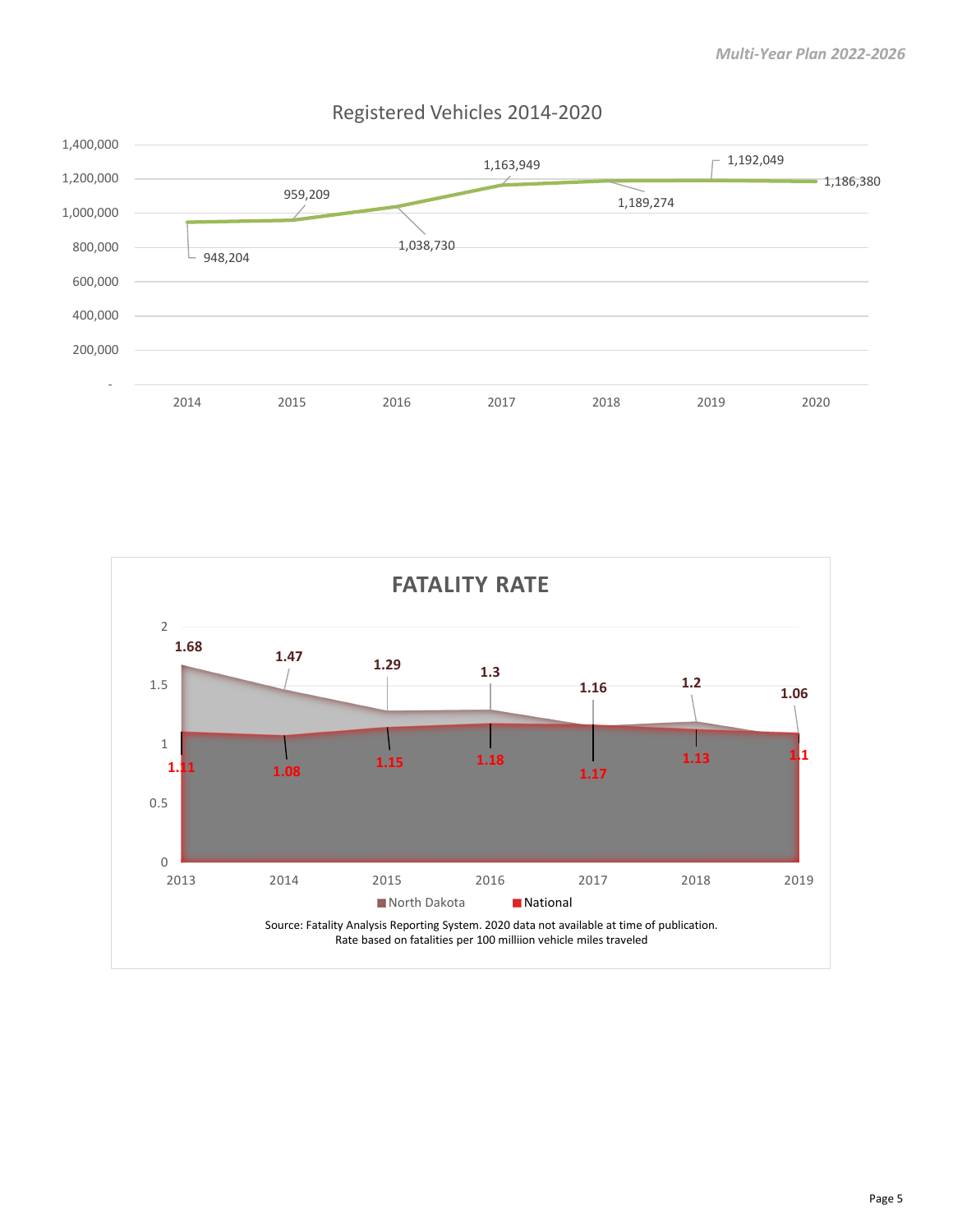

## **Projected Needs Assessment**

The NDHP must continually monitor staffing levels due to population changes and steadily increasing calls for service. The NDHP faces recruitment and retention challenges similar to other law enforcement agencies. The NDHP has adapted processes to continue providing high quality public safety services.

> Sworn: 159 Sworn: 169 *(+10)* Capitol Security: 6 Capitol Security: 6 Motor Carrier: 4 Motor Carrier: 4 Support: 24 Support: 24 *(+1) 193 Total 204 Total*

#### **2022 Authorized Positions 2026 Projected AuthorizedPositions**

## **Capital Improvements**

The NDHP is responsible for operating the LETA which trains peace officers from multiple law enforcement agencies. The NDHP has explored options to modernize law enforcement training facilities since 2011 and has identified the need for a new public safety training facility in Bismarck consisting of classrooms, a dormitory, a multi-purpose room, and a cafeteria to continue providing effective public safety training. The NDHP received funding to update LETA dormitories and restrooms.

## **Equipment/Technology**

The presence of COVID resulted in substantial changes such as administrative staff transitioning to a telework environment, officers having to adjust their tactics to limit physical contact, and everyone increasing the use of personal protective equipment.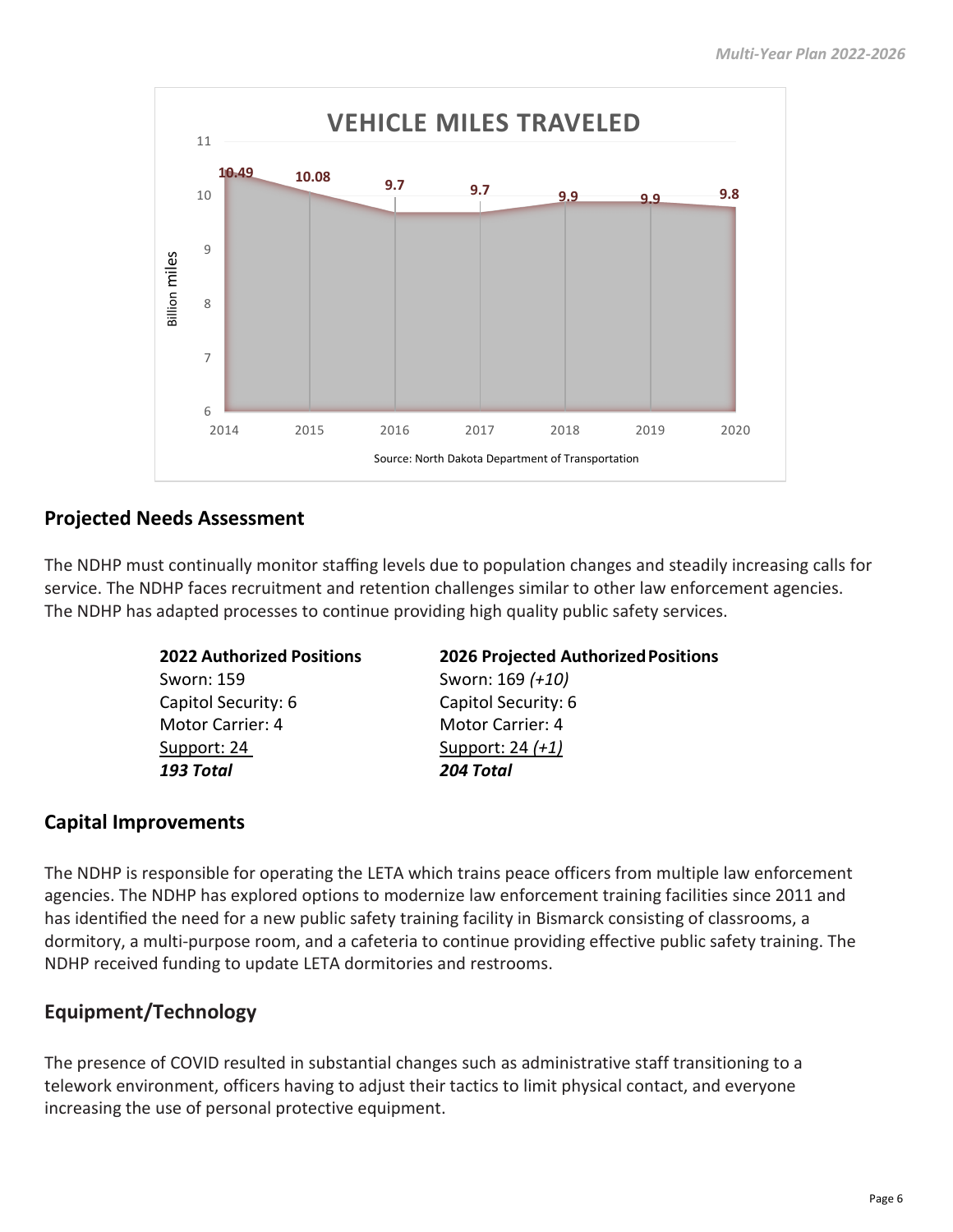# **Strategic Plan Goals**

The strategic plan is comprised of five overarching, long-term goalsthat complement the shorter-term operational objectives. Strategic goals target a 3-5 year timeframe, and operational objectives target a 1-2 year timeframe.

The following strategic goals are evaluated and discussed annually:

- Provide a secure environment
- Provide public safety
- Enhance relationships
- Enhance employee welfare
- Leverage available technology

## **Operational Objectives**

The NDHP has seven key operational objectives:

- Concentrate efforts on patrolling highways and remaining visible to the motoring public
- Enforce crash-causing violations to reduce crashes and thoroughly investigate crashes that do occur
- Strictly enforce impaired driving laws to reduce crashes involving drug or alcohol impairment
- Detect and deter criminal activity
- Protect highway infrastructure and provide for the safe movement of goods and services through effective motor carrier enforcement
- Provide professional service to the public
- Hold individuals rather than groups accountable for their actions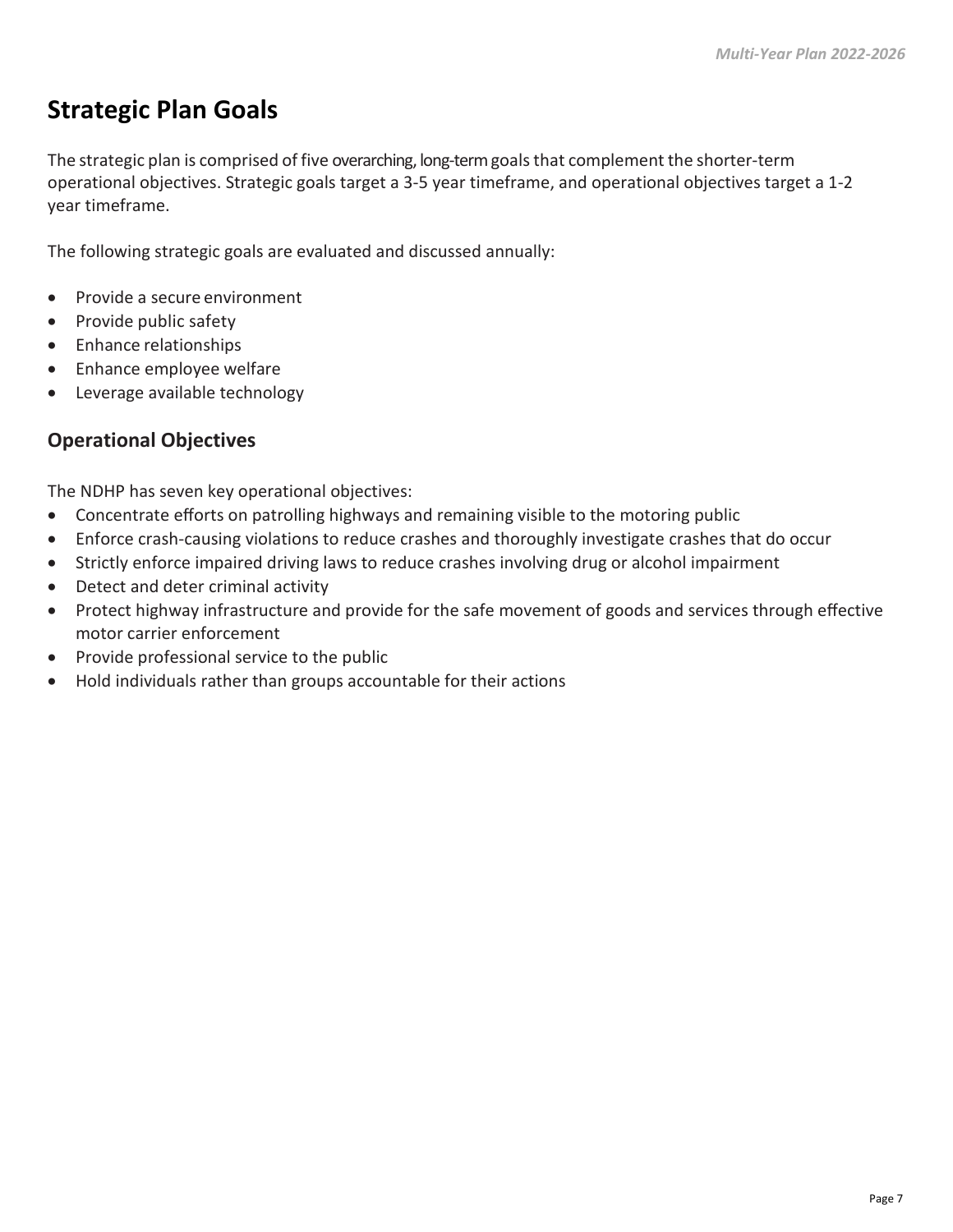# **Provide a Secure Environment**

## **Overview**

The NDHP strives to meet unique demands throughout the state. Modern facilities are required to maintain compliance with national standards and training and to operate effectively and efficiently. The NDHP maintains an emphasis on motor carrier safety and the protection of highway infrastructure.

# **Strategic Goals**

- Evaluate the need forincreased patrol coverage and personnel assignments
- Continue upgrades to provide adequate, effective law enforcement facilities, vehicles, and equipment
- Continue to modernize public safety training facilities and services
- Continue to respond to public safety and emergency situationsstatewide

- Collaborate with the North Dakota Department of Transportation (DOT) in 2022 to plan for enhanced scale facilities and staffing to better protect highway infrastructure throughout the state
- Complete a top-level design for the Commercial Information Exchange Window (CVIEW) project in 2022
- Explore options for office space in Minot and Devils Lake in 2022
- Complete a design document for dormitory and bathroom upgrades at the LETA in 2022
- Update title for LETA property in 2022
- Work with NDIT and agencies within the capitol to upgrade card access controllers and video software in 2022
- Refine process for upfitting vehicles in 2022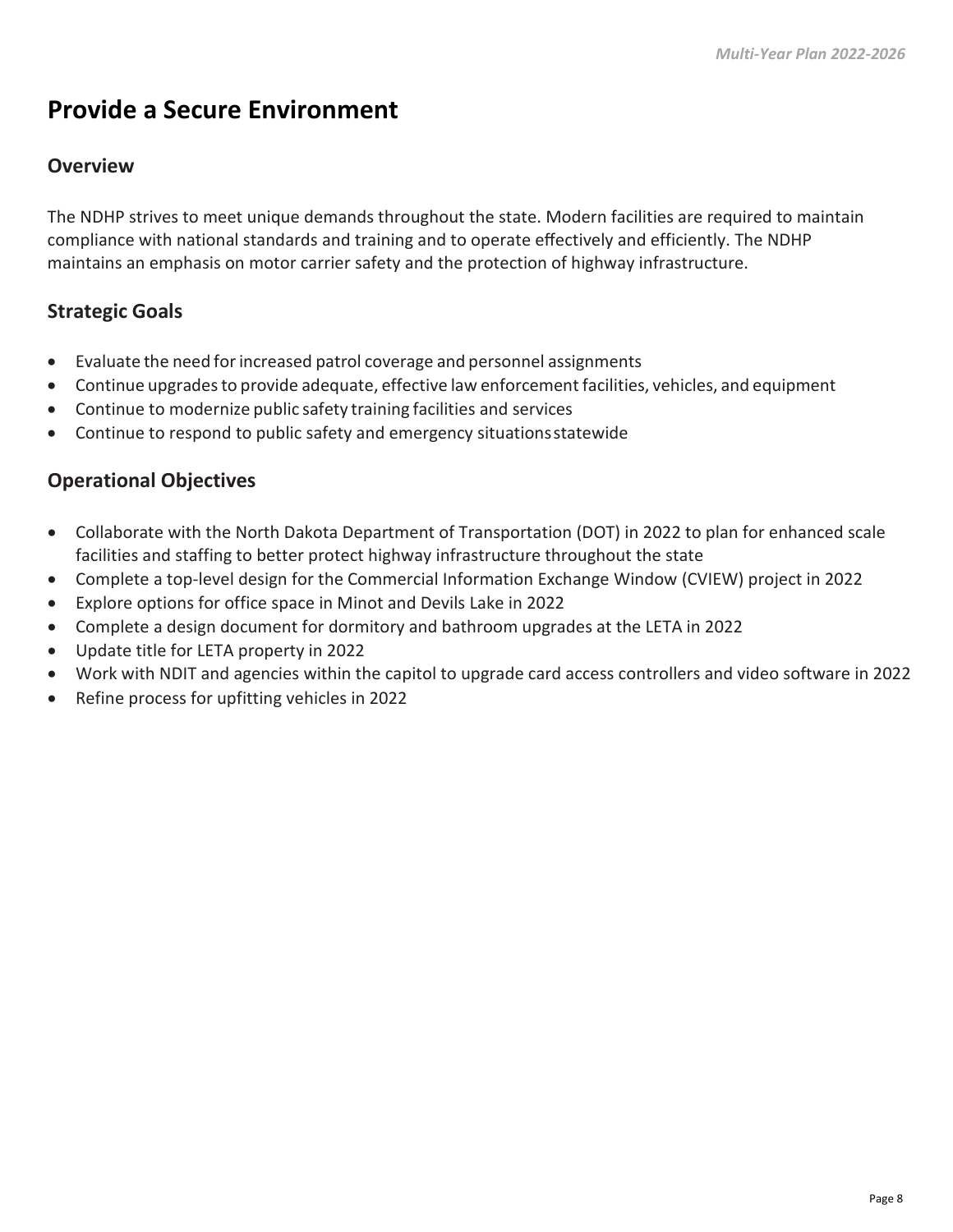# **Provide Public Safety**

## **Overview**

Maintaining public safety statewide is a priority for the NDHP. The NDHP focuses on traffic safety, crash reduction, and criminal interdiction. Through enforcement, CMV inspections, and education and community outreach efforts, the goal is to prevent fatality and serious injury crashes.

Enforcement efforts focus on common crash-causing violations such as speeding, right-of-way violations, improper seatbelt use, distracted driving, and impaired driving. Winter weather also poses a significant danger. Steady traffic volume counts and call for service rates place demands on available resources.

## **Strategic Goals**

- Increase statewide seat belt use rates on all highways
- Actively enforce safety restraint laws with the goal of reducing the number of unrestrained fatality victims
- Increase public awareness about the hazards of distracted and impaired driving
- Enhance CMV transportation safety
- Continue historical emphasis on zero fatality crashes by concentrating enforcement and education efforts on driver behavior and personal responsibility
- Deter and respond to criminal activity while enhancing public safety through effective utilization of available resources
- Participate in the First Lady's initiative to address substance use disorders
- Provide the public with information about safety campaigns and humanizing activities through social media

- Provide up to date hazardous road reports to the public through social media as conditions change
- Complete resource analysis and deployment studies of both sergeant and field officer positions in 2023
- Consider Vision Zero goals when planning special enforcement activities and scheduling resources in 2022
- Increase the sharing of information with the public through social media in real-time
- Participate in the national Click It or Ticket enforcement campaign during three designated high-visibility enforcement periods in 2022
- Complete and follow weekly schedules to have the greatest impact on enhancing public safety using overtime and regular hours
- Analyze each open position for reassignment or relocation
- Increase social media messaging specific to distracted and impaired driving throughout 2022
- Equip a less conspicuous patrol vehicle in the Fargo area for distracted driving enforcement in 2022
- Base CMV patrol efforts on data provided by the Federal Motor Carrier Safety Administration (FMCSA) and DOT to impact crash causation violations
- Conduct four drug trafficking and overdose roundtables in the largest cities in 2022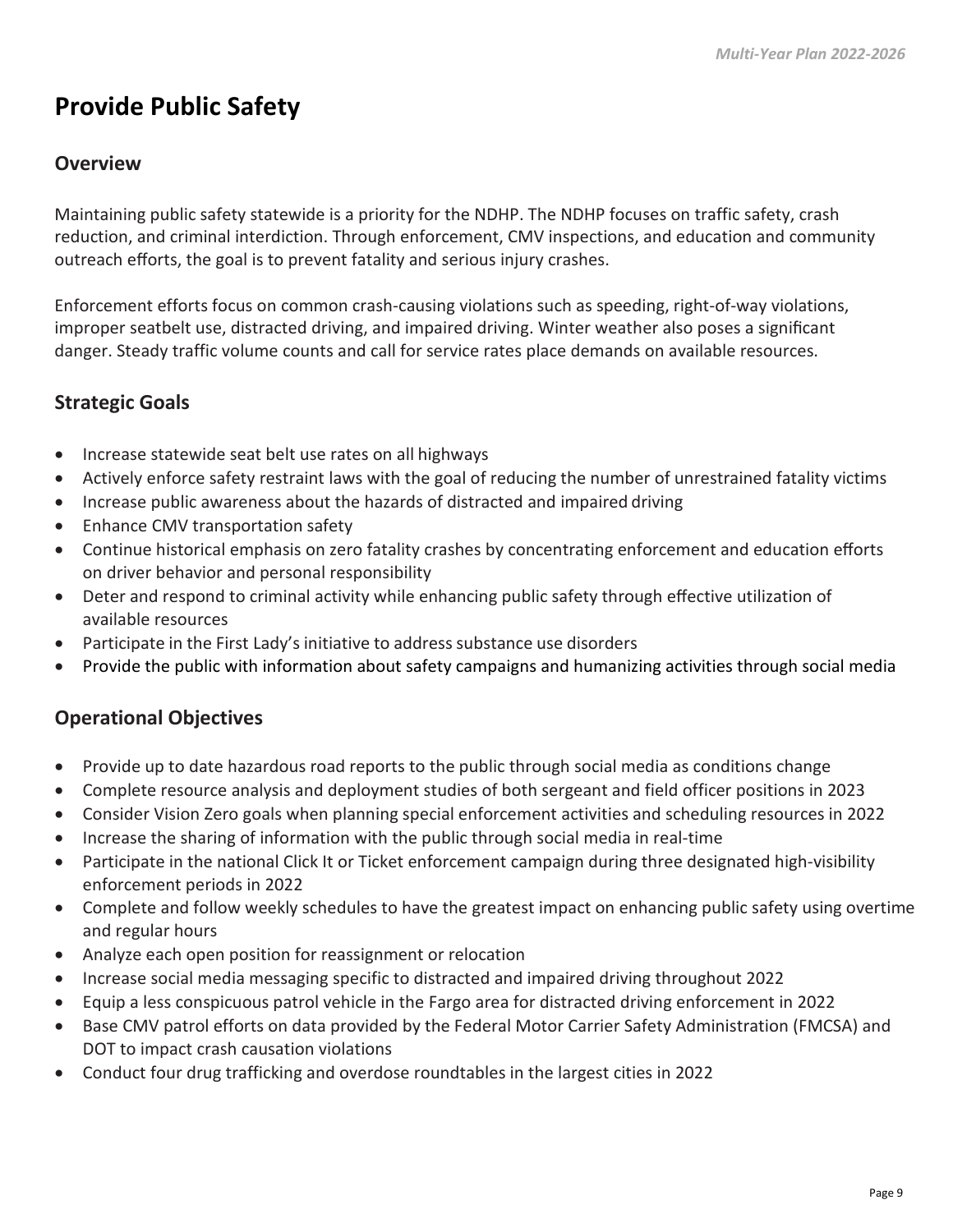# **Enhance Relationships**

## **Overview**

The NDHP has many stakeholders including motorists, taxpayers, the Office of the Governor, legislators, tribal and local governments, the motor carrier industry, and other law enforcement and public safety partners.

Technology-enabled surveys allow citizens to provide input to improve the NDHP's delivery of service. Traffic safety presentations and training are also effective methods to provide relevant safety information to the public.

# **Strategic Goals**

- Assess stakeholder satisfaction through surveys
- Inform and educate stakeholders about agency operations and goals
- Educate the motor carrier industry about size and weight restrictions, online permitting options, and CMV regulations
- Educate interested law enforcement agencies about size and weight regulations
- Actively solicit participation in public presentations at schools and community organizations
- Enhance tribal engagement and relationships through the CLO program
- Expand community outreach and prevention efforts
- Actively participate in the recruitment of prospective NDHP employees
- Use resources effectively to meet customer service needs
- Provide advanced training to federal, state, tribal, and local law enforcement agencies

- Provide a bias-based profiling course to all NDHP sworn officers in 2022
- Partner with the motor carrier industry in 2022 to conduct safety presentations and training sessions as stated in the CMV safety plan
- Meet with leaders of the Spirit Lake Nation and Turtle Mountain Band of Chippewa to further discuss law enforcement agreements in 2022
- Task the CLO to visit public, private, and tribal schools to enhance applicant diversity in 2022
- Update and advertise the NDHP survey through social media to solicit participation in 2022
- Provide cultural awareness training to NDHP officers through the CLO program in 2022
- Conduct one youth academy in2022
- Complete at least 275 safety talks statewide in 2022
- Attend career fairs, meet with student groups, and advertise openings through targeted social media to recruit qualified candidates in preparation for the 2022 NDHP training academy
- Continue to provide ongoing training as well as specialized training at the LETA in partnership with interested law enforcement agencies
- Build and strengthen relationships with narcotics task forces and tribal partners and share law enforcement information through the criminal interdiction team in 2022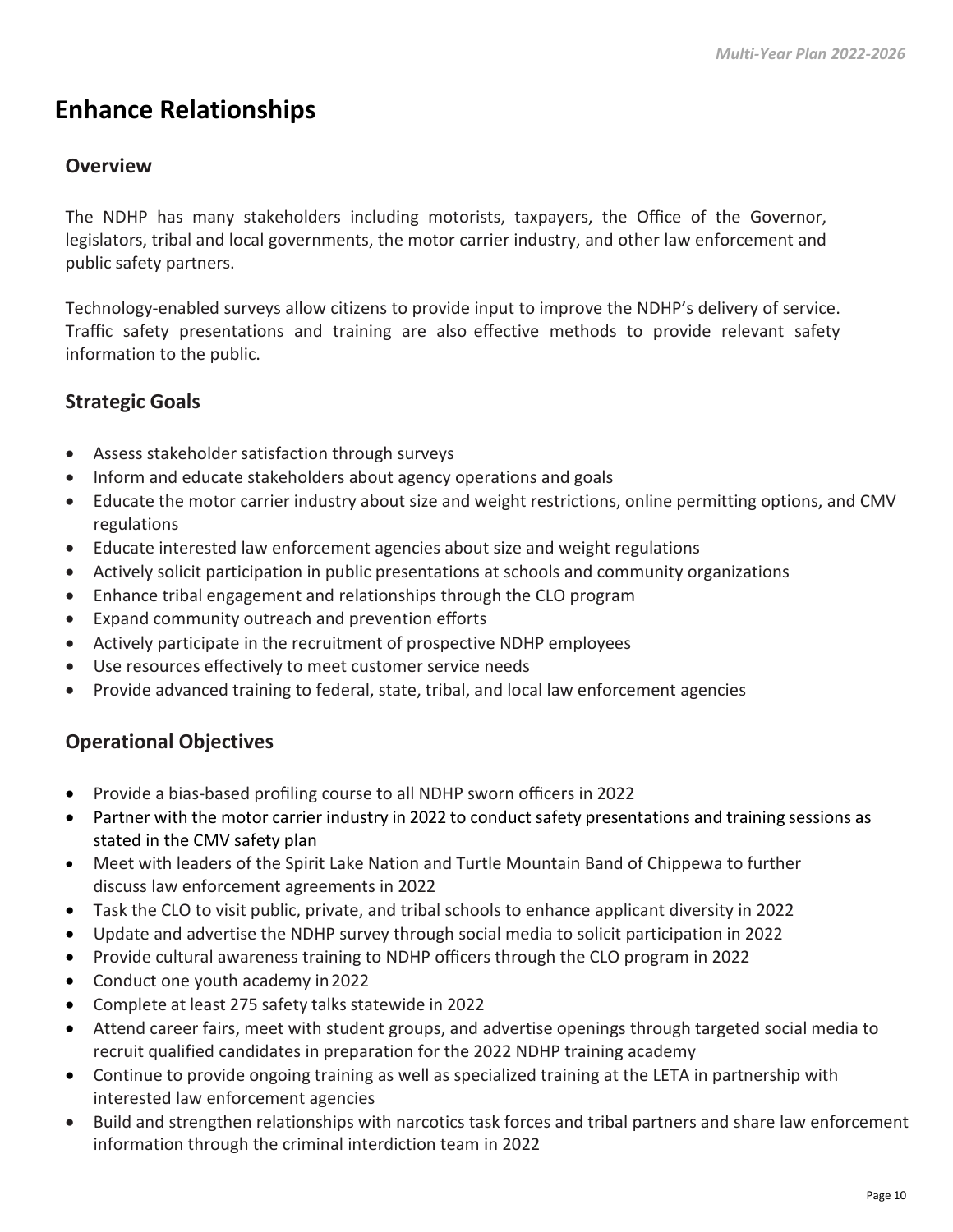# **Enhance Employee Welfare**

#### **Overview**

The NDHP values its employees and endeavors to ensure transparency and fair, consistent treatment. Employee duties, responsibilities, and compensation are periodically reviewed. The agency strives to provide employees with the training and tools necessary to support efforts for continued success.

## **Strategic Goals**

- Evaluate employees based on their overall work performance
- Assess professional development interests that benefit both the employee and the agency
- Mentor employees for successful continuation or advancement in the agency
- Continue a supervisor training program, targeting new sergeants and those interested in promotion
- Evaluate resources and scheduling to meet future needs
- Enhance the NDHP's attention to employee well-being, in particular those involved in critical incidents
- Remain competitive with employee salaries and benefits
- Strengthen relationships to improve employee engagement and involvement in decision making

- Implement an enforcement performance measurement in 2022 based on a recommendation provided by the performance work group with input from supervisors and external stakeholders
- Explore options in 2022 for commanders who need to complete advanced upper-level management training
- Continue to provide Leadership Everywhere training opportunities to all staff throughout 2022
- Revamp the sergeant orientation program in 2022
- Conduct at least one employee engagement workgroup meeting in 2022
- Use the online discussion board to solicit input for new ideas and act on those with the most support in 2022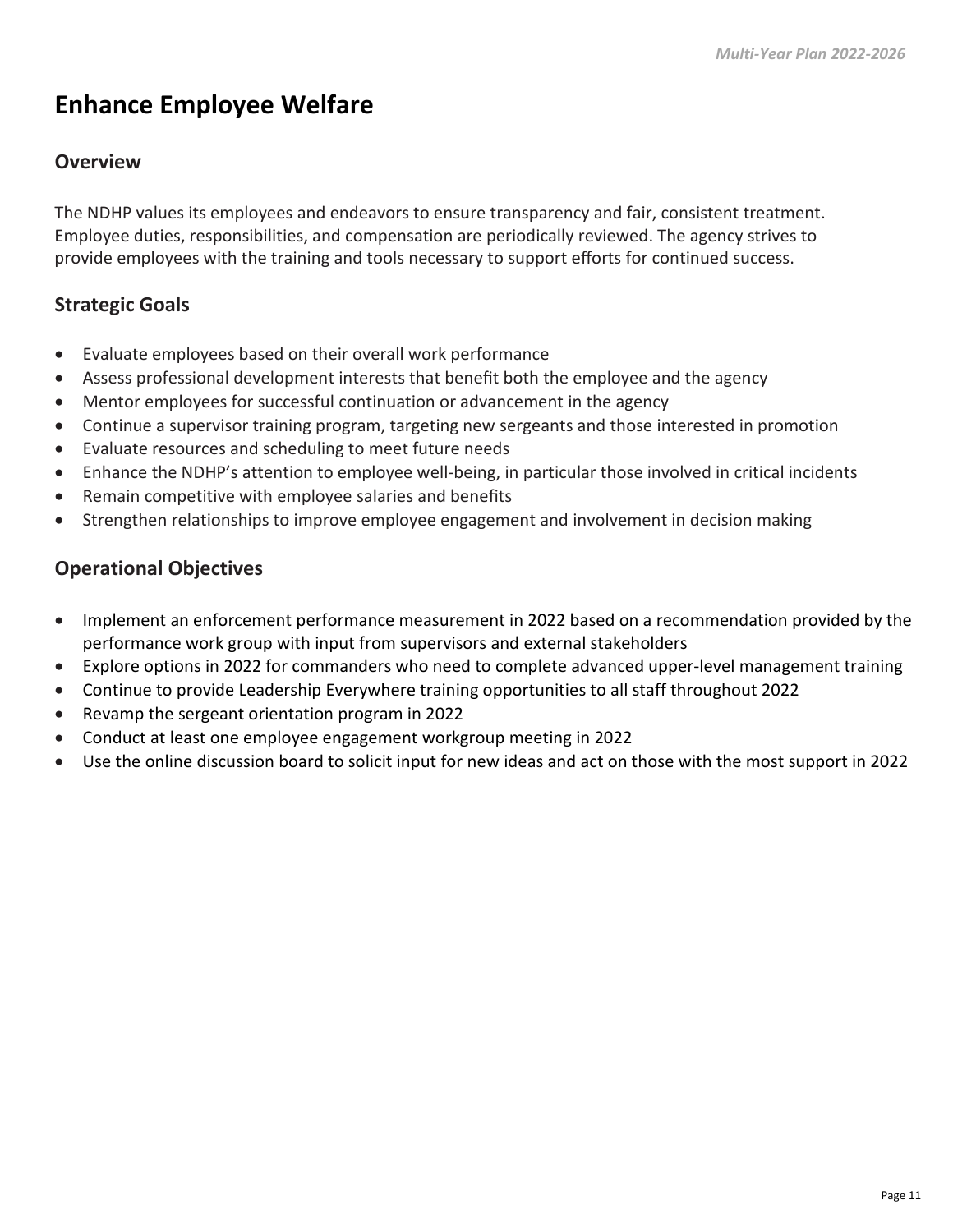# **Leverage Available Technology**

## **Overview**

The NDHP understands the importance of staying current with technology to enhance employee and program effectiveness. Program systems are periodically reviewed to evaluate system capabilities and identify areas of improvement. The agency strives to utilize the most appropriate technological functions for time management and program efficiency.

# **Strategic Goals**

- Collaborate with DOT and North Dakota Information Technology (NDIT) to develop a dashboard that would display useful information to officers such as traffic volumes, average speeds, and CMV weights
- Partner with NDIT and software providers to reduce redundant data entry
- Continually update and modernize software programs such as computer-aided dispatch (CAD), records management (Aries), and CMV permits systems
- Upgrade CAD, permits, sUAS, and Aries databases
- Implement a compatible mobile video system and data storage and access solutions
- Support implementation of the statewide interoperable radio network (SIRN 20/20)

- Identify software solutions and associated costs to reduce redundant data entry by the first quarter of 2022
- Meet with DOT and NDIT to discuss data sharing for the development of a dashboard in 2022
- Purchase new body cameras and replacement mobile video systems in 2022
- Purchase SIRN-compatible mobile and portable radios in 2022
- Provide SIRN training statewide to multiple public safety agencies in 2022
- Implement a new computer-aided dispatch system and provide statewide training in 2022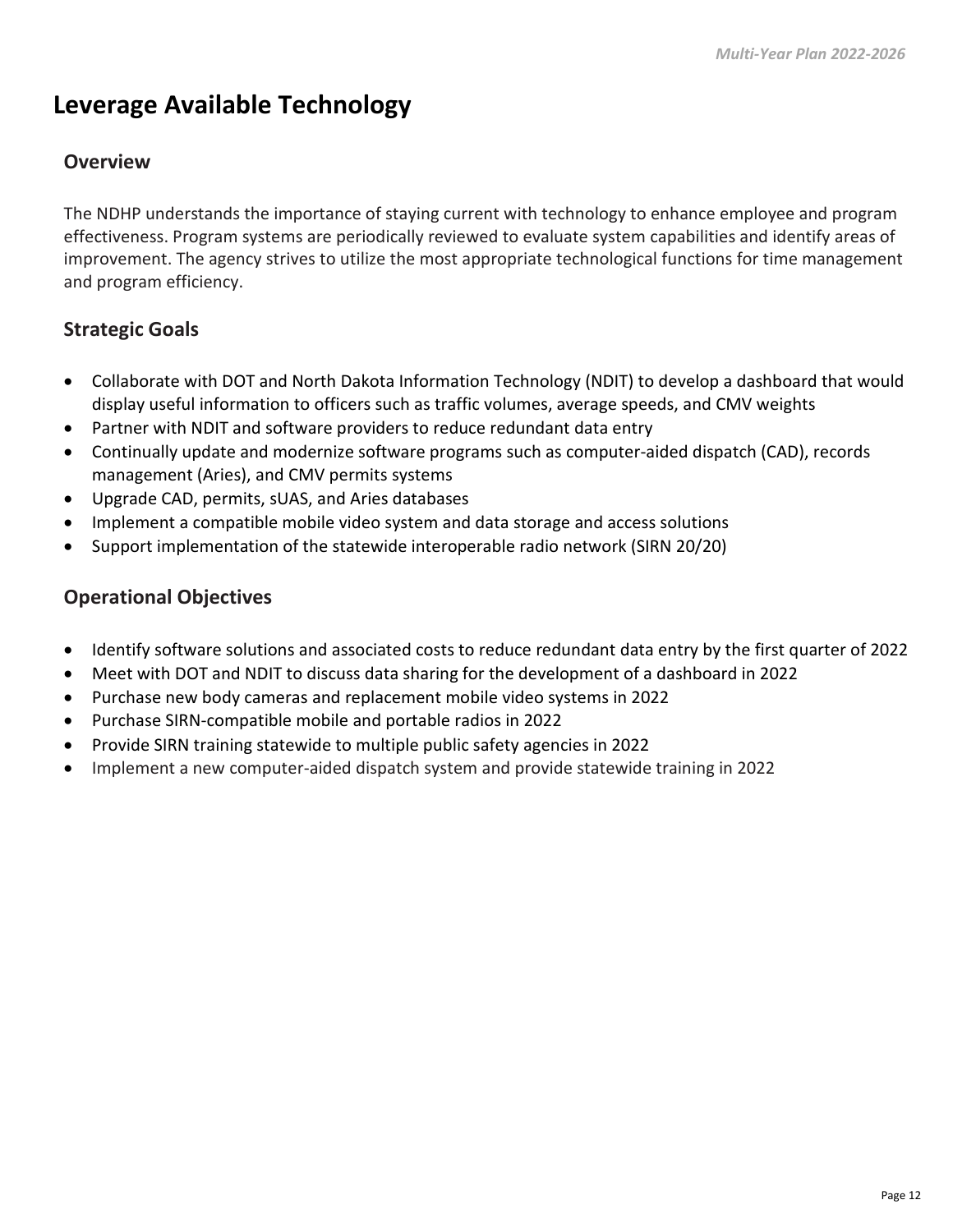# **2021 Achievements**

## **Provide a Secure Environment**

- Updated the less lethal munitions stock to ensure the NDHP is prepared in the event of any civil disturbance
- Presented a public safety training facility study to legislators and requested project funding during the 2021 legislative session
- Expanded geofencing technology for CMV pre-screening locations
- Requested funding for replacement hard body armor and ballistic helmets during the 2021 legislative session

# **Provide Public Safety**

- Provided enhanced use of force training for the NDHP and other agencies
- Provided bias-based profiling training to all NDHP sworn officers
- Successfully kept the training academy in operation to train new police officers during the pandemic
- Requested funding to start a criminal interdiction team during the 2021 legislative session
- Participated in several overtime programs:
	- o Click-it or ticket occupant protection
	- o Alcohol enforcement
	- o CMV inspection
	- o Construction zone
	- o Speed

# **Enhance Relationships**

- CLO continued to work on building relationships with tribal nations
- Attended several meetings with tribal leaders to discuss and work toward law enforcement mutual aid agreements
- Released 4-6 safety messages each month through social media platforms
- Grew NDHP's Facebook page to over 58,000 likes, Twitter to over 4,000 followers, and Instagram to over 2,700 followers
- Actively engaged with the public using social media through posts, comments, and direct messages
- Published a monthly activities report to provide the public with information about activities troopers are involved in across the state
- Provided current road reports during hazardous conditions through department social media platforms
- Conducted 295 safety talks statewide to various groups
- "No Shave/Nail Polish November" was a success with over \$8,000 raised for St. Jude Children's Hospital
- Helped promote the first responder toy and food drive in Bismarck, Fargo, and Williston which collected over 2,600 toys and hundreds of food in December 2021
- Conducted live social media Ask a Trooper events
- Assisted in the development of the Project Find Safe program for North Dakota in collaboration with Minot State University
- Partnered with the motor carrier industry to conduct safety presentations and training sessions as stated in the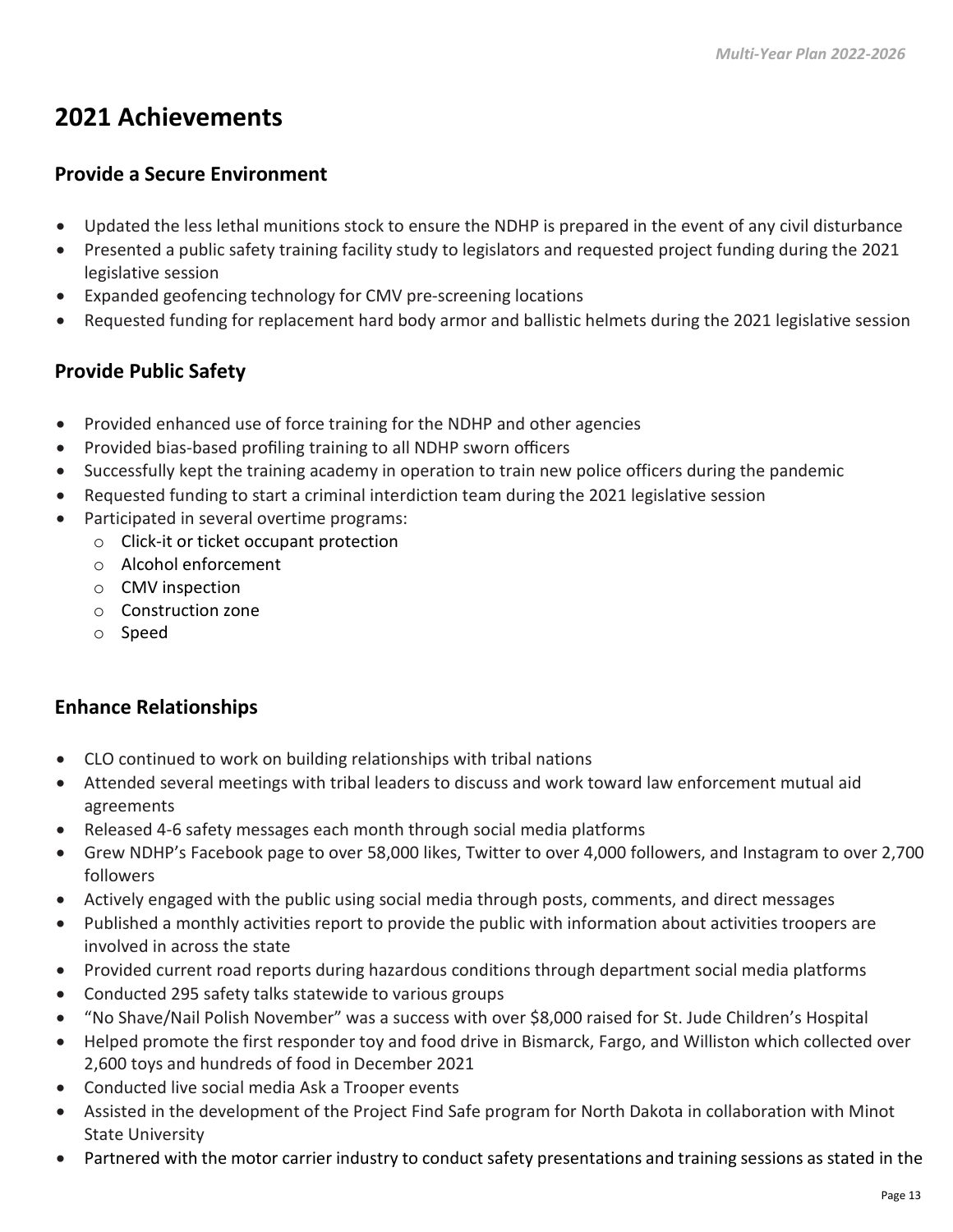CMV safety plan

- Met with the leaders of all tribal nations in North Dakota through the CLO program
- Conducted one youth academy
- Developed a crash assistance program focused on victim services and employee wellness

## **Enhance Employee Welfare**

- Expanded services and training provided by the agency wellness committee
- Continued a performance bonus program with bonuses issued to nominated and eligible employees
- Participated in instructing Leadership Everywhere courses offered to all state employees
- Federal Bureau of Investigation (FBI) Law Enforcement Executive Development Association (LEEDA) training was offered to sergeants and commanders
- Continued to provide enhanced use of force training to sworn officers
- Provided peer support training to fourteen CISM-trained employees
- Conducted department in-service training for all sworn and non-sworn employees
- Obtained additional pursuit intervention technique (PIT) training vehicles
- Updated the appearance and uniform policy to modernize standards
- Formed a critical incident response team
- Formed an NDHP wellness committee
- Received equity funding for employee salaries during the 2021 legislative session
- Conducted employee engagement workgroup meetings for sworn, non-sworn, and supervisors
- Enabled employees to submit and rate ideas and suggestions on the NDHP intranet

## **Leverage Available Technology**

- Purchased new laptops with webcams, improved speakers, and better screens allowing officers to attend meetings and training sessions virtually with interactive capabilities
- Equipped key NDHP facilities with improved webcams and other related technologies to improve communication and virtual hosting capabilities
- Procured equipment and developed processes to allow for administrative positions to work remotely from home when appropriate
- Updated the NDHP intranet to provide for more features that increase the two-way flow of information and requests between administration and the field
- Secured funding for body cameras and mobile video cameras
- Centralized the agency's administrative support staff by leveraging technology
- Secured funding for the CVIEW project
- Implemented NDIT unification
- Purchased mobile and portable radios to assist with the SIRN 20/20 statewide project
- Purchased downlink software to expand sUAS capabilities